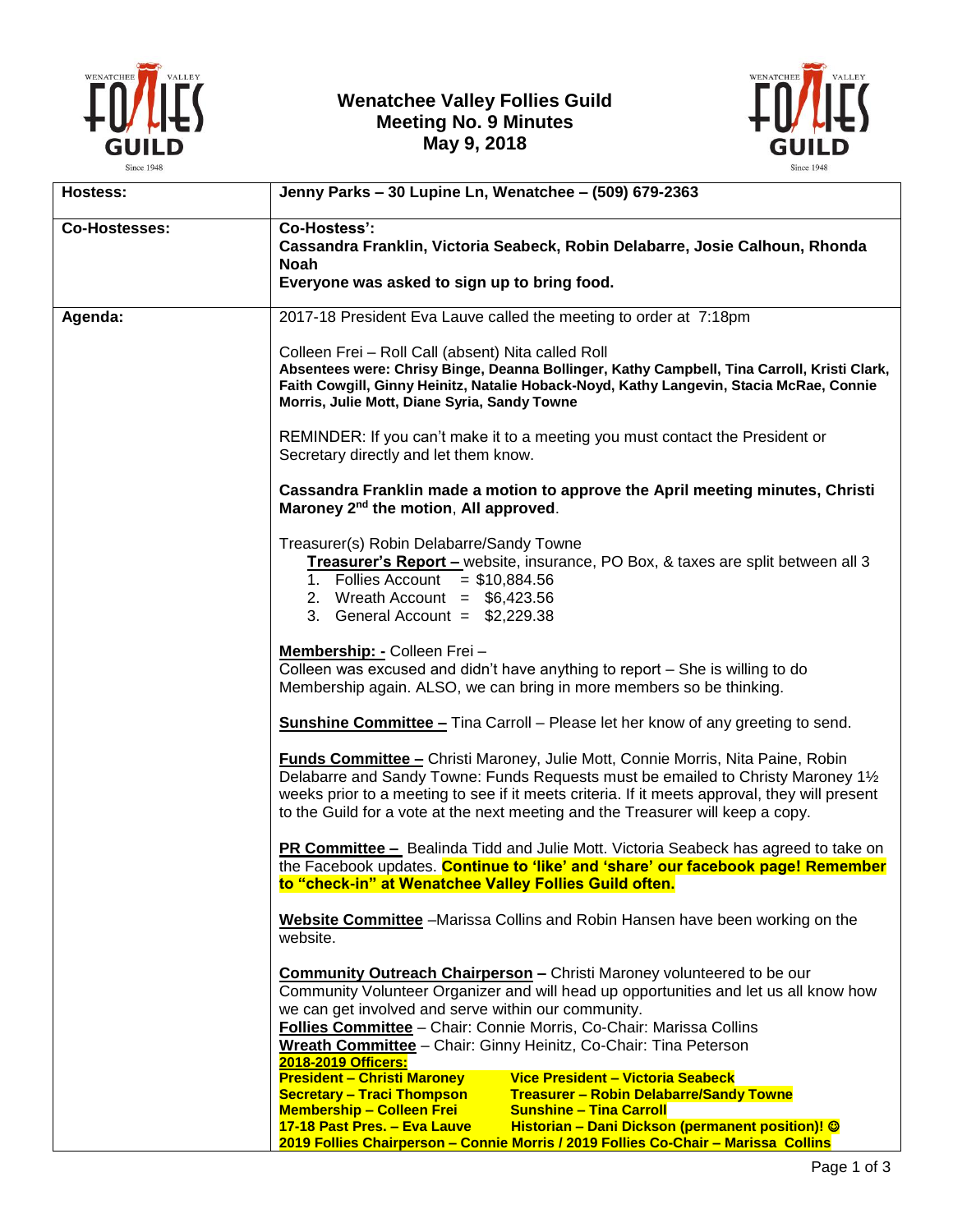

**Wenatchee Valley Follies Guild Meeting No. 9 Minutes May 9, 2018**



## *OLD BUSINESS:*

| Item<br>No. | <b>Item of Discussion</b>                                                                                                                                                                                                                                                                                                                                                                                                                                                                                                                                                                                                                                                                                                                                                                                                                                                                                                                                                                                                                                                                                                                                                                                                                                                                                                                                                                                                                                                                                                                                                                                                                                                                                                                                                                  |
|-------------|--------------------------------------------------------------------------------------------------------------------------------------------------------------------------------------------------------------------------------------------------------------------------------------------------------------------------------------------------------------------------------------------------------------------------------------------------------------------------------------------------------------------------------------------------------------------------------------------------------------------------------------------------------------------------------------------------------------------------------------------------------------------------------------------------------------------------------------------------------------------------------------------------------------------------------------------------------------------------------------------------------------------------------------------------------------------------------------------------------------------------------------------------------------------------------------------------------------------------------------------------------------------------------------------------------------------------------------------------------------------------------------------------------------------------------------------------------------------------------------------------------------------------------------------------------------------------------------------------------------------------------------------------------------------------------------------------------------------------------------------------------------------------------------------|
| 6.10        | By-Law changes - Colleen Frei and Robin Hansen will bring proposed by-laws with regards to merging the<br>general and wreath accounts.<br><b>UPDATe 5/09/18:</b>                                                                                                                                                                                                                                                                                                                                                                                                                                                                                                                                                                                                                                                                                                                                                                                                                                                                                                                                                                                                                                                                                                                                                                                                                                                                                                                                                                                                                                                                                                                                                                                                                           |
|             | Karen Wade mentioned that Colleen was in the process of making the name change to Wenatchee Valley<br>Follies Guild and Children's Foundation. There wasn't mention of the merging of the bank accounts yet.                                                                                                                                                                                                                                                                                                                                                                                                                                                                                                                                                                                                                                                                                                                                                                                                                                                                                                                                                                                                                                                                                                                                                                                                                                                                                                                                                                                                                                                                                                                                                                               |
| 7.7         | Back in November at Julie Mott's house, we decided to give the money to ourselves (WVFG) to provide for<br>children and people in need in the valley. The Focus Group has been working outside our regular meetings and<br>they have come up with a proposal to the Guild to keep the Follies Guild as the Guild but also establish a<br>'Wenatchee Valley Children's Foundation' managed by the Wenatchee Valley Follies Guild (under the Guild<br>umbrella). Sandy Towne made the motion for the focus group to move forward with establishing the<br>Wenatchee Valley Children's Foundation managed by the Wenatchee Valley Follies Guild, Connie 2nd<br>the motion and motion approved.<br><b>UPDATE 4/11/18:</b><br>The focus group has done some research and have found out we will not have another 501c3. We will just<br>amend our name and merge everything into one name, and only have 1 checkbook and one tax return. Karen<br>made a motion to amend our name on legal documents to the Wenatchee Valley Follies Guild and<br>Children's Foundation, Faith 2 <sup>nd</sup> the motion, motion approved.                                                                                                                                                                                                                                                                                                                                                                                                                                                                                                                                                                                                                                                                     |
| 8.3         | Funds Request:<br>Christy Maroney mentioned a funds request with giving to Partners in Youth for YMCA and wondering if we<br>could give to other non-profits. Karen Wade mentioned the focus group continuing and coming up with<br>guidelines for the funds requests instead of just giving via Funds Requests via email. Karen made a motion to<br>suspend all new donations or request for funds for 60 days until the focus committee can come up with<br>guidelines. Cindy said she wasn't comfortable with that since we only have one meeting left and there could be<br>something that comes up. Bealinda mentioned when we vote on the funds requests at a meeting have 3<br>specific people that follow thru with the funds getting to the right people and getting completed. Cindy<br>mentioned maybe the focus group has too much on their plate already but Sandy mentioned maybe it should be<br>the focus group so they can get the website. Robin Hansen and Christy Maroney will lead the Funds Requests<br>Committee within the Focus Group and will report back.<br>Christy Maroney talked more about the Partners in Youth with YMCA and was confused about if we as a Guild<br>could give to another non-profit. She felt this particular request was in line with what we currently do. Eva spoke<br>about "no kid being left behind" and this fits our profile with children. Jenny spoke about the YMCA and their<br>network and fundraising efforts already get a lot of money. Sandy spoke about us giving to the YMCA and our<br>contribution may be pretty small since they already have quite a bit of money. Cindy made a motion to table<br>this request until our funds guidelines are developed and approved, 2 <sup>nd</sup> by Jenny, motion approved. |
| 8.4         | <b>Website:</b><br><b>UPDATE 4/11/18:</b><br>Robin Hansen gave a website report and she and Marissa have had a lot of conversations with Julie at Big<br>Engine who is creating our new website. Robin mentioned the email that Karen had sent out regarding getting<br>content writers for the website. They also need great quality photos. Donna Parsons has offered to give an in<br>kind donation for a years' worth of photography to take photos at wreath time, bell ringing time, and other times<br>during the year and put those photos on our website.                                                                                                                                                                                                                                                                                                                                                                                                                                                                                                                                                                                                                                                                                                                                                                                                                                                                                                                                                                                                                                                                                                                                                                                                                         |
| 8.6         | <b>Follies:</b><br>Connie would like the old rosters for WVFG to invite, honor past guild members. Let them know they may be<br>recognized at a show, ask them to send in old photos, increase ticket sales.                                                                                                                                                                                                                                                                                                                                                                                                                                                                                                                                                                                                                                                                                                                                                                                                                                                                                                                                                                                                                                                                                                                                                                                                                                                                                                                                                                                                                                                                                                                                                                               |